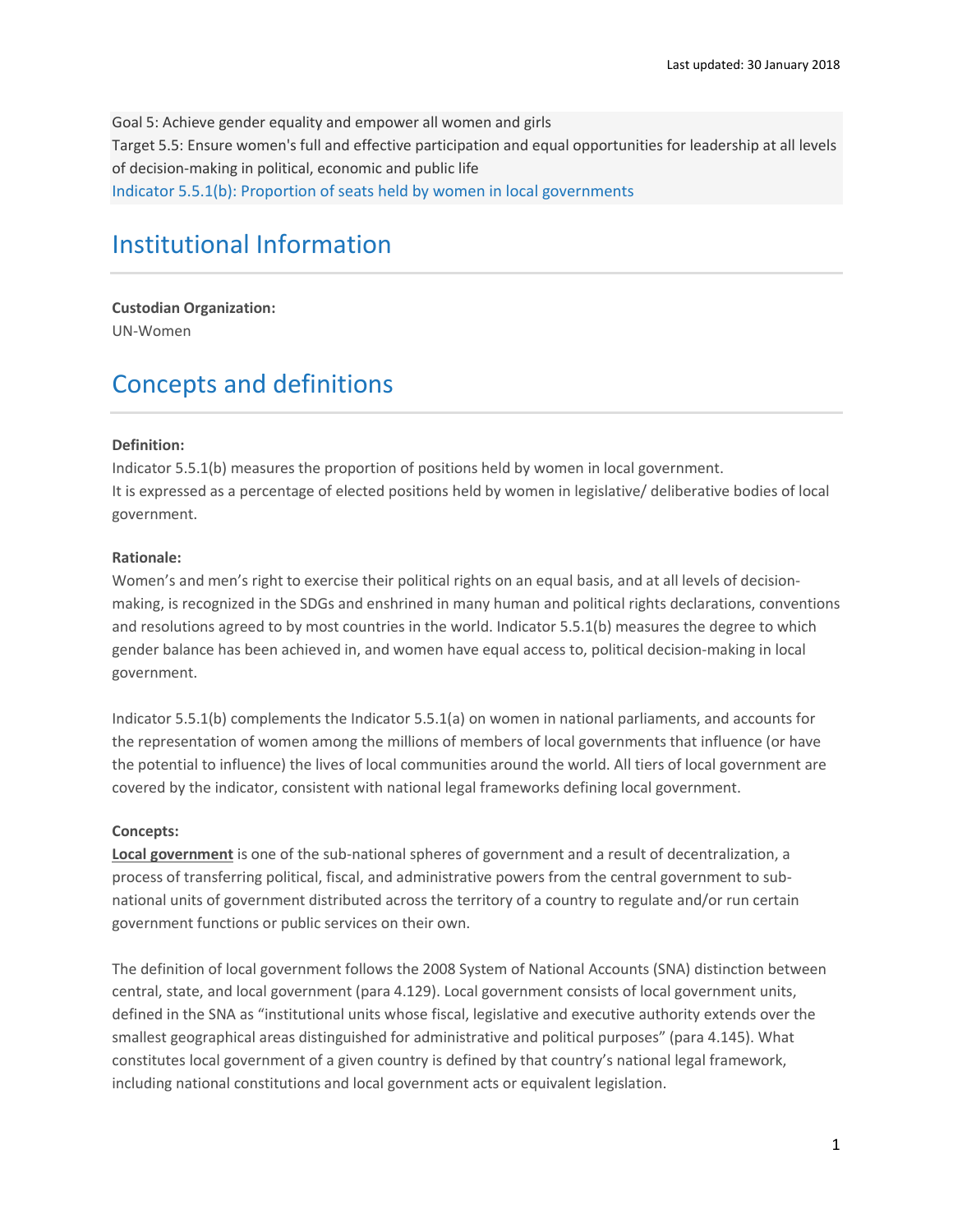Each local government unit typically includes a legislative/ deliberative body and an executive body. Legislative/ deliberative bodies, such as councils or assemblies, are formal entities with a prescribed number of members as per national or state legislation. They are usually elected by universal suffrage and have decision-making power, including the ability to issue by-laws, on a range of local aspects of public affairs.

Executive bodies, consisting of an executive committee or a mayor, may be elected, appointed or nominated and they prepare and execute decisions made by the legislative/ deliberative body.

Elected positions are the most common manner of selection of local government members. They are selected in local elections, based on a system of choosing political office holders in which the voters cast ballots for the person, persons or political party that they desire to see elected. The category of elected positions includes both elected persons who competed on openly contested seats and persons selected during the electoral processes on reserved seats or through a candidate quota.

By comparison, members selected on appointed positions (the least common manner of selection of local government members) are nominated, typically by government officials from higher-ranking tiers of government. Appointed members of local government are more frequent among the leadership positions, such as the heads of the executive body, representatives of specific groups (e.g., women, disadvantaged groups, youth); and, temporary committees/delegations/caretakers appointed by government officials when a council has been dissolved.

### **Comments and limitations:**

Indicator 5.5.1(b) refers to the representation of women among elected positions of legislative/deliberative bodies of local government. This is a strength, because it ensures comparability across countries, at low cost, and mirrors the SDG indicator measuring women's representation at national level, in parliament. This is also a limitation in that the indicator does not consider other positions in local government. Local government officials holding executive positions who are not simultaneously holding a position within the legislative/deliberative body, or who are appointed and not elected, are not considered in this indicator.

It is recommended that women's representation in executive positions, particularly at the level of the head of the executive (such as mayor), is monitored separately at national and global levels, but not as a headline SDG indicator.

Importantly, the indicator refers to representation among members of local government and not the quality of their participation. Countries may therefore consider assessing political participation through national or subnational studies involving qualitative and/or quantitative methods of research. Additional indicators of political participation may also be monitored at national level, such as women's share among voters and candidates in local elections, to monitor the closing of other gaps on women's political participation.

Finally, aspects of local governance beyond the formal institutions of local government, such as public administration staff, are not included in the indicator 5.5.1(b), and may be covered by other indicators in the SDG framework, particularly within the Goal 16 on inclusive societies.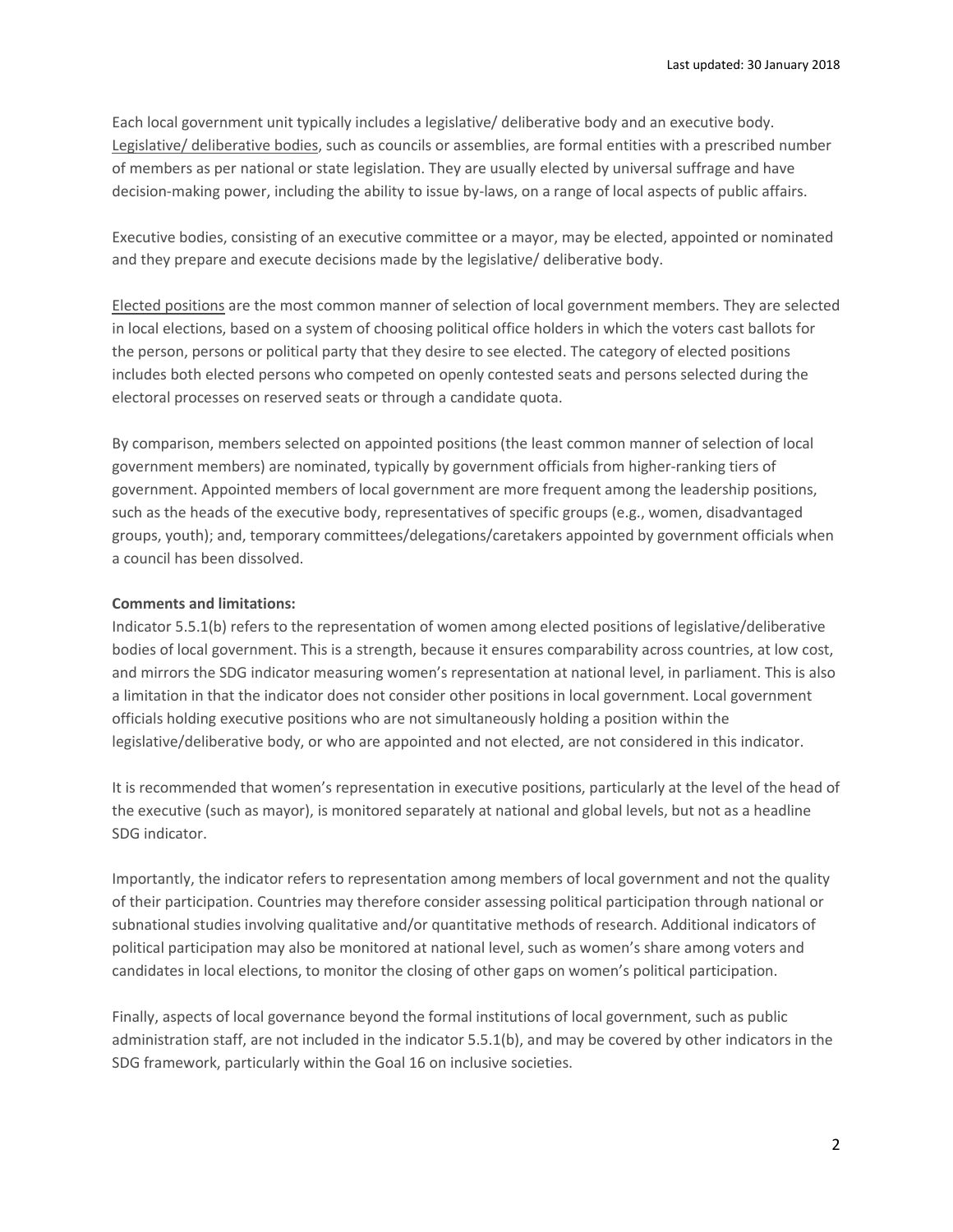# Methodology

### **Computation Method:**

The method of computation is as follows:

$$
Indication 5.5.1(b) = \frac{(Number of seats held by women) \times 100}{Total number of seats held by women and men}
$$

### **Unit:**

%

### **Disaggregation:**

Data on elected positions in legislative/deliberative bodies of local government have to be disaggregated by sex to enable the calculation of the indicator. No additional disaggregation is required for SDG reporting.

### **Treatment of missing values:**

• At country level

Not Imputed

• At regional and global levels

Not Imputed

### **Sources of discrepancies:**

There are no discrepancies. Data are reported by entities of National Statistical Systems, including Electoral Management Bodies and National Statistical Offices.

### Data sources

### **Description:**

Administrative data based on electoral records are the main source of data on elected members of local government, and the recommended data source for Indicator 5.5.1(b). Electoral records are produced and upheld by Electoral Management Bodies (EMBs) or equivalent bodies tasked with organizing elections at local level. EMBs are part of the National Statistical System, and often specifically mentioned in the national statistics acts as producers of official statistics.

The use of electoral records to measure women's representation in local government and monitoring of Indicator 5.5.1(b) is cost-effective, straightforward and timely. No adjustments or estimates are necessary to transform the administrative information into statistics for monitoring the indicator. The conceptual framework at the basis of Indicator 5.5.1(b) is consistent with the conceptual framework at the basis of local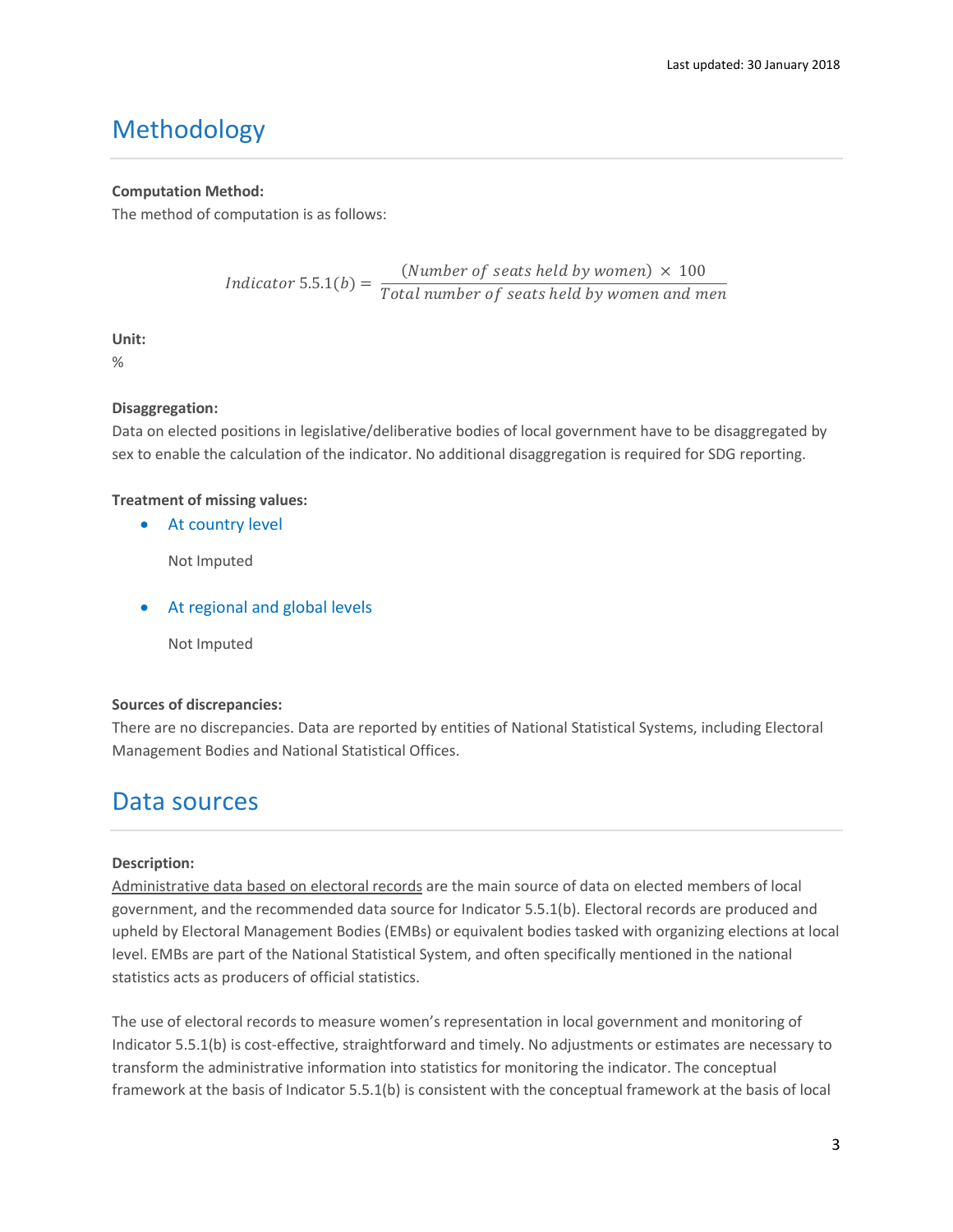elections, as both are provided by national legal framework. The data used to calculate Indicator 5.5.1(b) refer to information on election winners, disaggregated by sex, and the coverage of the reference population (in this case, the elected officials) should be complete. In countries where the electoral records are electronic and centralized, information on numbers of women and men in elected positions can be made available as soon as the official results of elections are released.

Two other types of sources of data may be used in the few instances where electoral records are not electronic or not centralized. One additional type of source is also administrative, and refers to public administration data available to line ministries overseeing local government. However, its use for statistics may be less straightforward compared to centralized electoral records. The scope of public administration records is beyond the elected positions, and information on women and men in elected positions of local government may be mixed with information on public administration employees, which are not covered by this indicator. Therefore, additional data processing and resources may be required to carefully extract the information needed. In some cases, the forms used as the basis for administrative records may need to be modified to ensure recording of the positions as being elected, in legislative/deliberative bodies, as well as the sex of persons in those positions. In other cases, some elected positions may not be covered in the records maintained, for example, if the administrative records are restricted to only those positions that are on the government payroll.

Another type of data source that may provide information on women and men in local government in the absence of centralized electronic election records, refers to existing surveys or censuses using local government units as units of observation. These surveys or censuses may be undertaken by National Statistical Offices and/or line ministries and may take the form of (a) local government censuses or surveys; (b) establishment survey; and (c) municipality surveys. These surveys/census may already include, in the data collection tool dedicated to their main purpose, a few questions on the number of members of local legislative/deliberative and executive bodies by sex and other individual characteristics such as age and education; or may require the integration of such questions. Similar to other censuses and surveys, a low response rate can result in bias of the statistics obtained. Sampling errors may also add to the bias, in ways that cannot be assessed in the absence of a good understanding of distribution of women's and men's representation across different local government units across the territory of a country.

### **Collection process:**

The compilation of data, coordinated by UN Women and undertaken with the support of UN Regional Commissions, uses two mechanisms:

- data request forms sent to EMBs and NSOs directly or through UN Regional Commissions
- on-line dissemination of data by NSS entities who are the primary source of data or in charge with coordination of SDGs, including EMBs and/or NSOs. This process will be done in a transparent manner, based on communication with NSS focal points, so that the NSS has a chance to validate or dismiss a country's compiled data.

## Data availability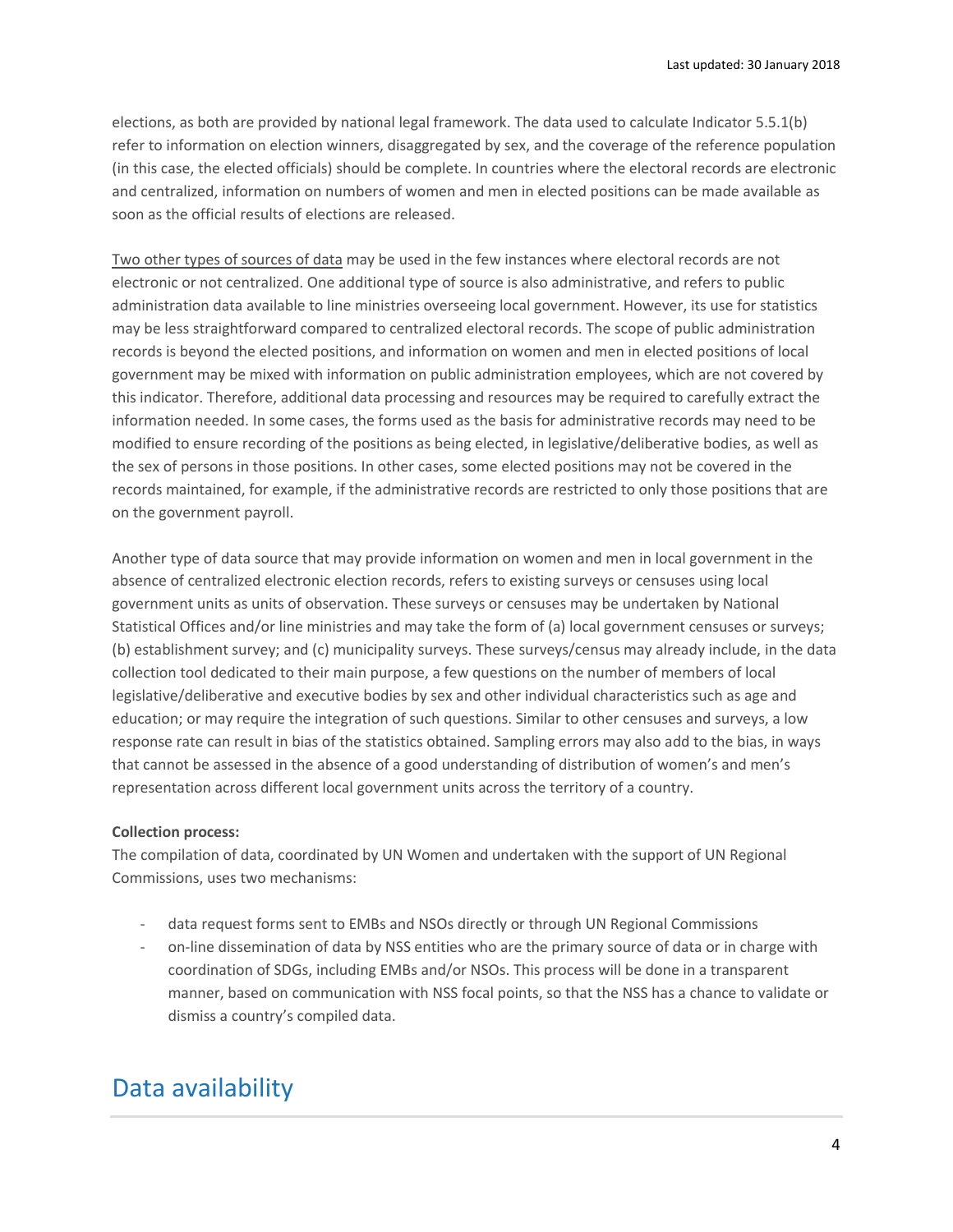### **Description:**

Data on women's and men's representation in elected positions of legislative/ deliberative bodies of local government are currently estimated as available for 89 of countries in the world. This estimate is based on a count of countries covered by regional databases in Europe, Latin America and the Caribbean, and ad-hoc studies in Asia and Pacific. However, the indicator used vary from one region to another. The count of countries is expected to change after the methodology of the indicator is used consistently across countries and regions.

## Calendar

### **Data collection:**

After establishing the global baseline, the data will be compiled every year, in January of each year, and/or after local elections have taken place.

**Data release:** Second quarter of the year.

## Data providers

Data are provided by Electoral Management Bodies and/or in coordination with National Statistical Offices.

## Data compilers

UN Women with the support of UN Regional Commissions.

# References

ECLAC, 2016a. CEPALSTAT: Databases and statistical publications. <http://interwp.cepal.org/sisgen/ConsultaIntegrada.asp?idAplicacion=11&idioma=e> (accessed January-April 2016)

European Commission, 2016a. Database on women and men in decision-making (WMID). [http://ec.europa.eu/justice/gender-equality/gender-decision-making/database/index\\_en.htm](http://ec.europa.eu/justice/gender-equality/gender-decision-making/database/index_en.htm) (accessed January-April 2016)

European Commission, International Monetary Fund, Organization for Economic Co-operation and Development, United Nations and the World Bank, 2009*. The 2008 System of National Accounts.*